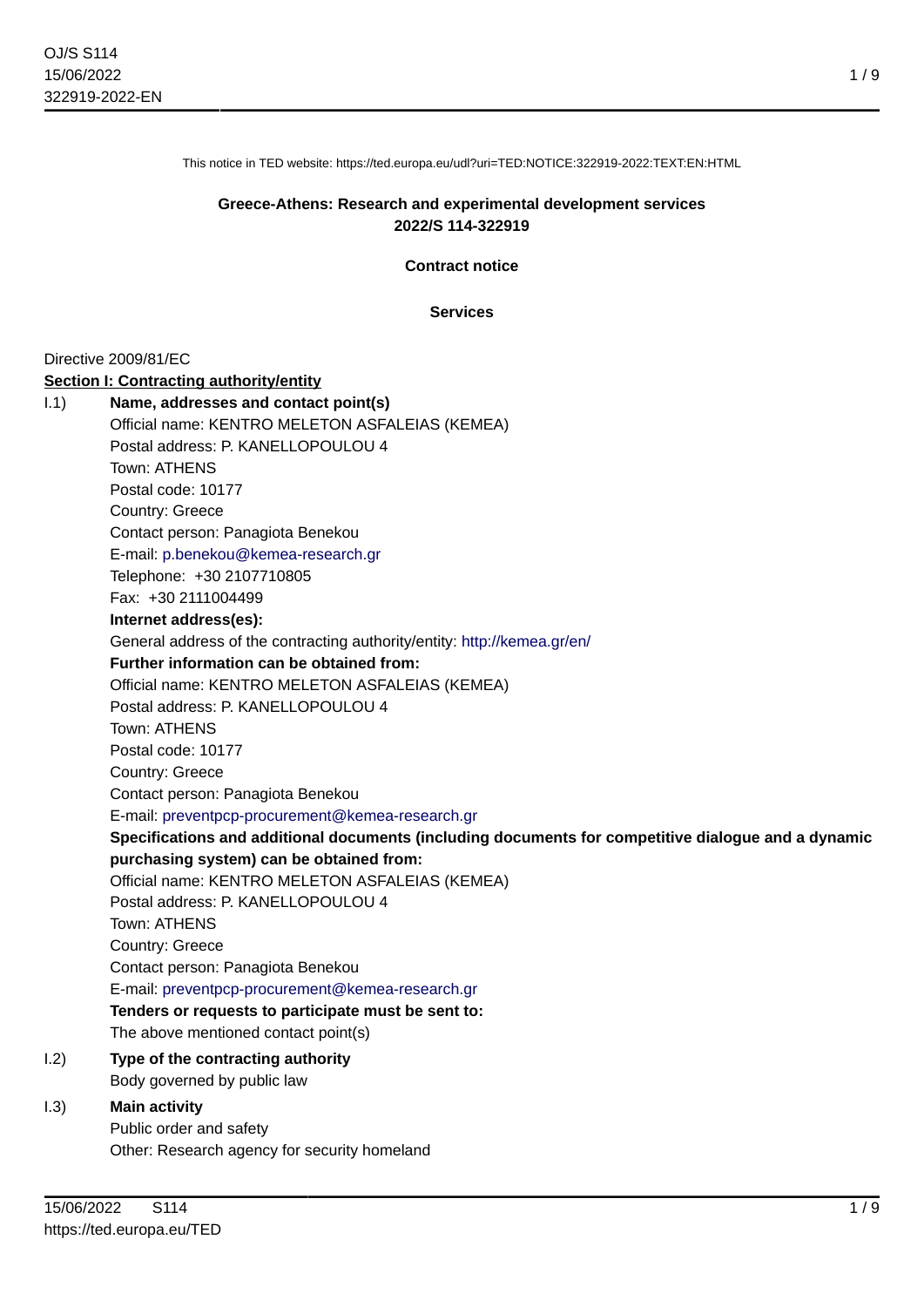I.4) **Contract award on behalf of other contracting authorities/entities**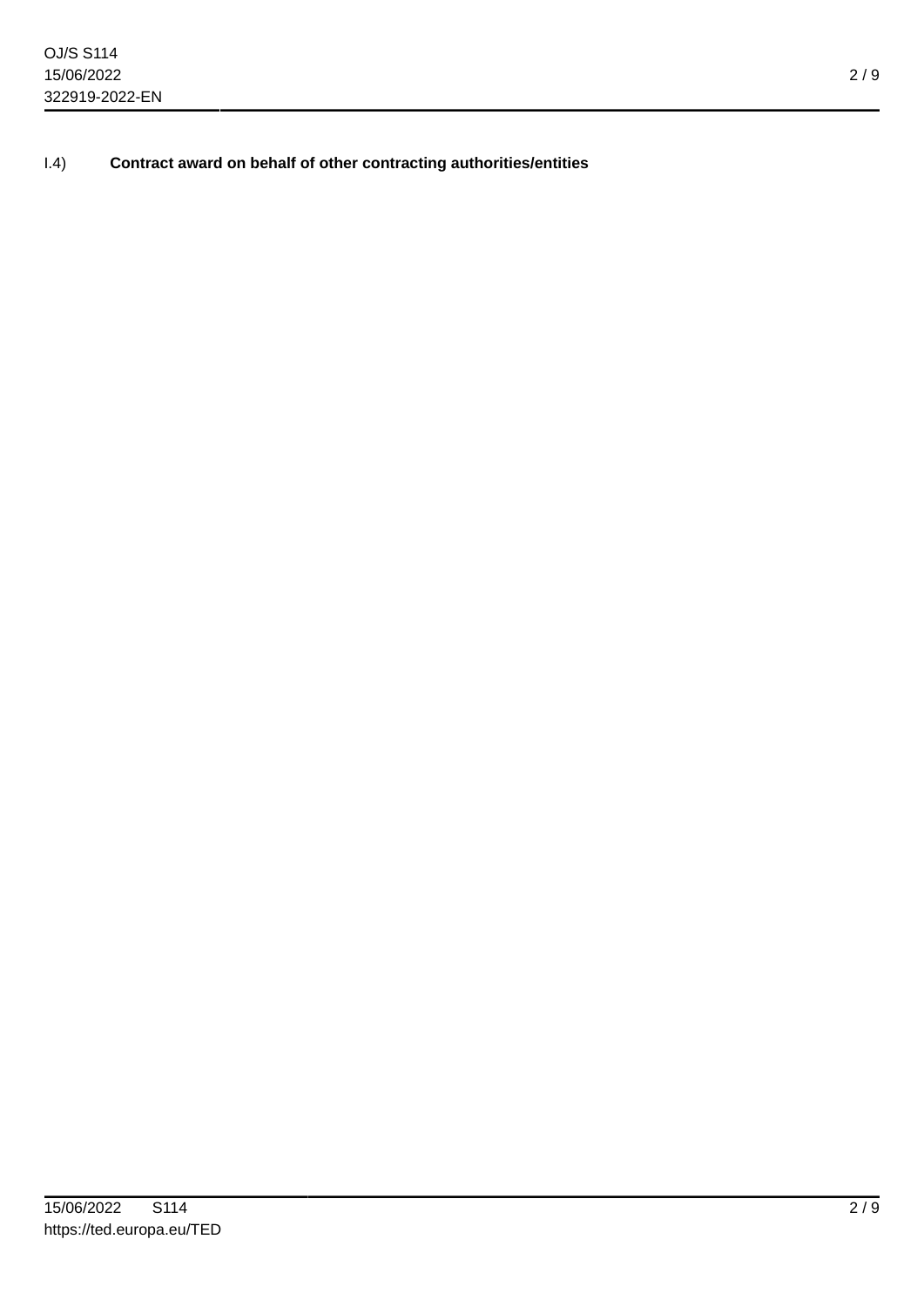The contracting authority is purchasing on behalf of other contracting authorities: yes Official name: REGIE AUTONOME DES TRANSPORTS PARISIENS (RATP) Postal address: QUAI DE LA RAPEE 54 LAC B71 Town: PARIS Postal code: 75012 Country: France Official name: AYUNTAMIENTO DE SEVILLA (SCC) Postal address: Plaza Nueva 1 Town: Sevilla Postal code: 41001 Country: Spain Official name: TRANSPORTES URBANOS DE SEVILLA SAM (TUSSAM) Postal address: Diego de Riano 2 Town: Sevilla Country: Spain Official name: Ferrocarrils de la Generalitat de Catalunya (FGC) Postal address: Carrer del Cardenal Sentmenat 4 Town: Barcelona Postal code: 08017 Country: Spain Official name: METROPOLITANO DE LISBOA EP (ML) Postal address: AV FONTES PEREIRA DE MELO 28 Town: Lisbon Postal code: 1069095 Country: Portugal Official name: FERROCARRIL METROPOLITA DE BARCELONA SA (TMB) Postal address: CARRER 60 ZONA FRANCA 21-23 Town: Barcelona Postal code: 08040 Country: Spain Official name: FERROVIENORD S.p.A. (FN Postal address: PIAZZALE LUIGI CADORNA 14 Town: Milano Postal code: 20123 Country: Italy Official name: Azienda Mobilita e Transporti Spa (AMT) Postal address: VIA MONTALDO 2 Town: Genova Postal code: 16137 Country: Italy Official name: PRORAIL BV (PRORAIL) Postal address: MOREELSEPARK 3 Town: Utrecht Postal code: 3511P Country: Netherlands Official name: CONSEIL REGIONAL PROVENCE ALPES COTE D' AZUR SUD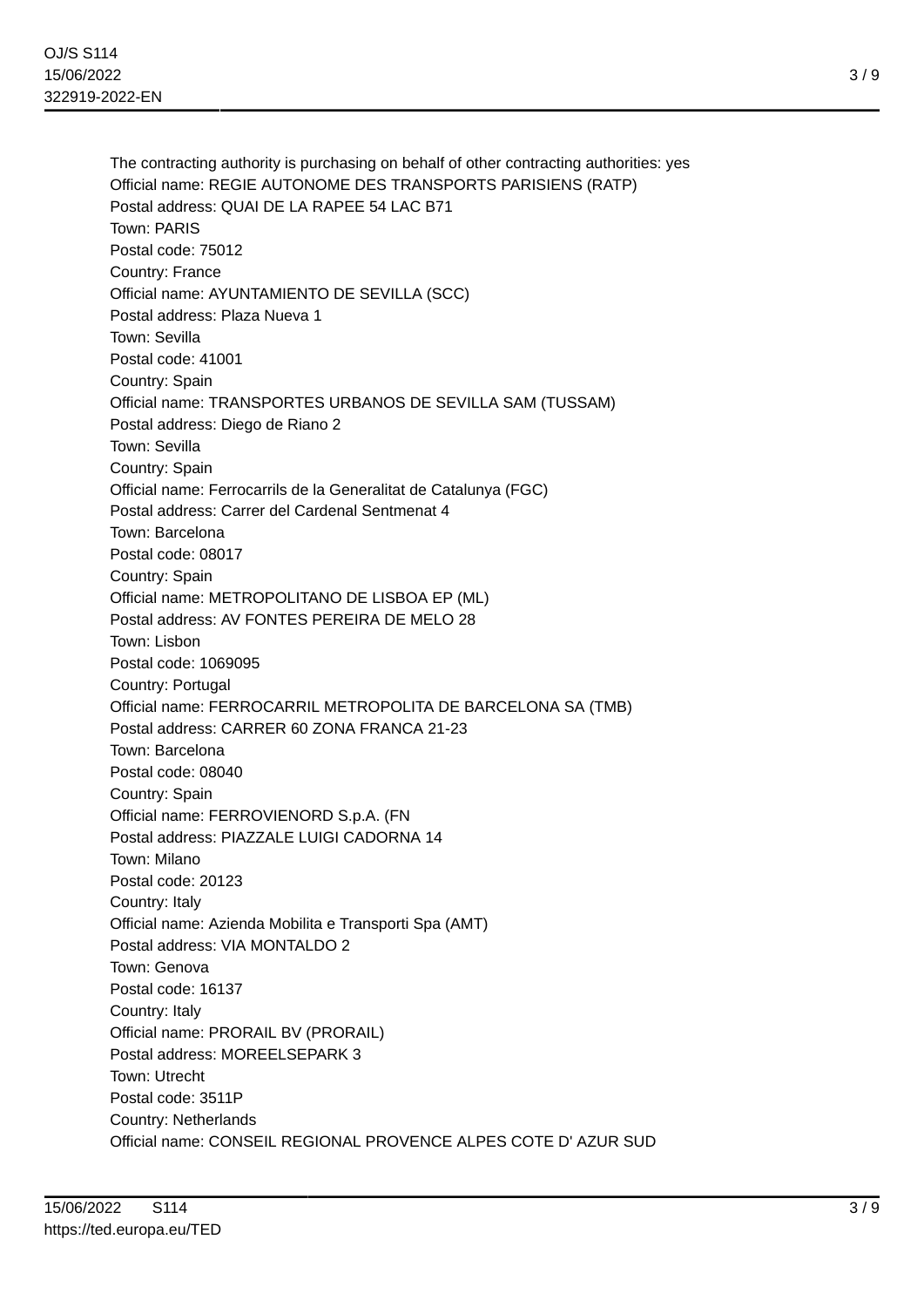Postal address: Place Jules Guesdes 27 Town: Marseille Postal code: 13481 Country: France Official name: YPERASTIKO KTEL NOMOU IOANNINON ANONYMI METAFORIKI, TOURISTIKI KAI EMPORIKI ETAIREIA DYTIKHS ELLADAS (KTEL) Postal address: L.G. Papandreou 45 Town: Ioannina Postal code: 45444 Country: Greece Official name: SOCIETE NATIONALE SNCF (SNCF) Postal address: 2 Place aux Etoiles Town: St Denis Postal code: 93200 Country: France

# **Section II: Object of the contract**

# II.1) **Description**

II.1.1) **Title attributed to the contract by the contracting authority:**

PRocurEments of innoVativE, advaNced systems to support security in public Transport – Pre-Commercial Procurment' — 'PREVENT PCP'.

II.1.2) **Type of contract and location of works, place of delivery or of performance Services** 

> Service category No 4: Investigation and security services Main site or location of works, place of delivery or of performance: FRANCE, GREECE, ITALY, SPAIN, PORTUGAL

II.1.3) **Information on framework agreement**

The notice involves the establishment of a framework agreement

### II.1.4) **Information on framework agreement**

Framework agreement with several operators

maximum number of participants to the framework agreement envisaged: 6

**Duration of the framework agreement**

Duration in months: 20

**Estimated total value of purchases for the entire duration of the framework agreement** Estimated value excluding VAT: 7526881.72 EUR

### II.1.5) **Short description of the contract or purchase(s):**

PREVENT Call for Tenders invites all interested parties to present their offers to improve the security in public transport through innovative procurement of technological solutions.

The proposed technologies shall endow Public Transport Operators with solutions enhancing security situational awareness through:

1. Timely automatic detection of potentially dangerous unattended items in Public Transport Infrastructure and in public areas in the vicinity;

2. Identification and tracking of perpetrators;

3. Integration/interoperability of the technology in standard crisis management systems and VMS.

PREVENT is a research & development (R&D) services procurement which is conducted through a Pre-Commercial-Procurement (PCP).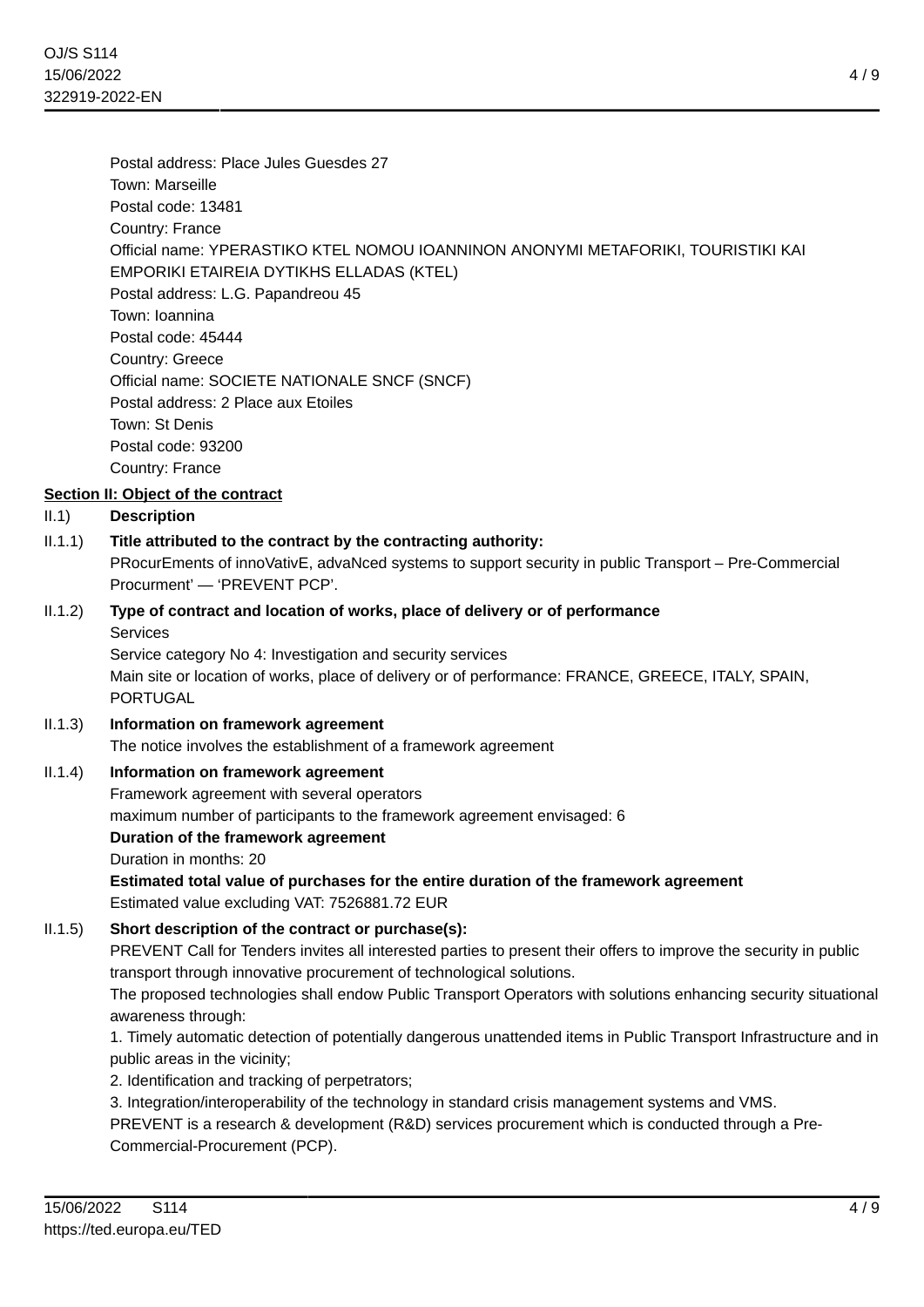# II.1.6) **Common procurement vocabulary (CPV)**

73100000 Research and experimental development services, 73400000 Research and Development services on security and defence materials, 48730000 Security software package, 48900000 Miscellaneous software package and computer systems

### II.1.7) **Information about subcontracting**

The tenderer has to indicate in the tender any share of the contract it may intend to subcontract to third parties and any proposed subcontractor, as well as the subject-matter of the subcontracts for which they are proposed

The tenderer has to indicate any change occurring at the level of subcontractors during the execution of the contract

The successful tenderer is obliged to specify which part or parts of the contract it intends to subcontract beyond the required percentage and to indicate the subcontractors already identified

II.1.8) **Lots**

This contract is divided into lots: no

# II.1.9) **Information about variants**

Variants will be accepted: no

### II.2) **Quantity or scope of the contract**

### II.2.1) **Total quantity or scope:**

This PCP will be divided into three Phases. Each Phase will result in a competition between the Tenderers in such a way that the number of Tenderers shall decrease from one Phase to the next one to ensure selecting those that best address the technical challenge on which this PCP is based.

Tenderers that are awarded a Framework Agreement will also be awarded a specific Contract for Phase 1 (evaluation of tenders for the Framework Agreement and Phase 1 are combined). Tenderers are therefore asked not only to submit their detailed offer for Phase 1, but also to state their goals, and to outline their plans (including price conditions) for Phases 2 and 3.

Phase 1: Solution Design. Following the tendering stage, a Framework Agreement and a specific Contract for Phase 1 will be awarded to at least six (6) Contractors.

Phase 2: Solution Prototype. A Call-Off will be organised for Phase 2, with the aim of awarding at least four (4) Phase 2 Contracts. Only offers from Contractors that successfully completed Phase 1 will be eligible for Phase 2. The procurers will validate the Phase 2 prototypes in the lab of the Contractor and in 1 station of one PTO with around 50 cameras,.

Phase 3: Operational Validation. A second Call-Off will be organised for Phase 3, with the aim of awarding a minimum of two (2) Phase 3 Contracts. Only offers from Contractors that successfully completed phase 2 will be eligible for phase 3. The procurers will validate the phase 3 prototypes in the four pilots´ sites.

The information below refers to Phase 1 Specific Contract which defines the specific terms and conditions for the implementation of the PCP procurement of R&D services for the PCP phase 1. In particular, the Contractor shall provide the R&D services (tasks, deliverables and milestones) set out in the Request for Tenders (TD1) for this specific Phase 1 Solution design. The Contractor will design and submit for technical evaluation its individual views of the solution that meets PREVENT PCP requirements and functional specifications, and

5 / 9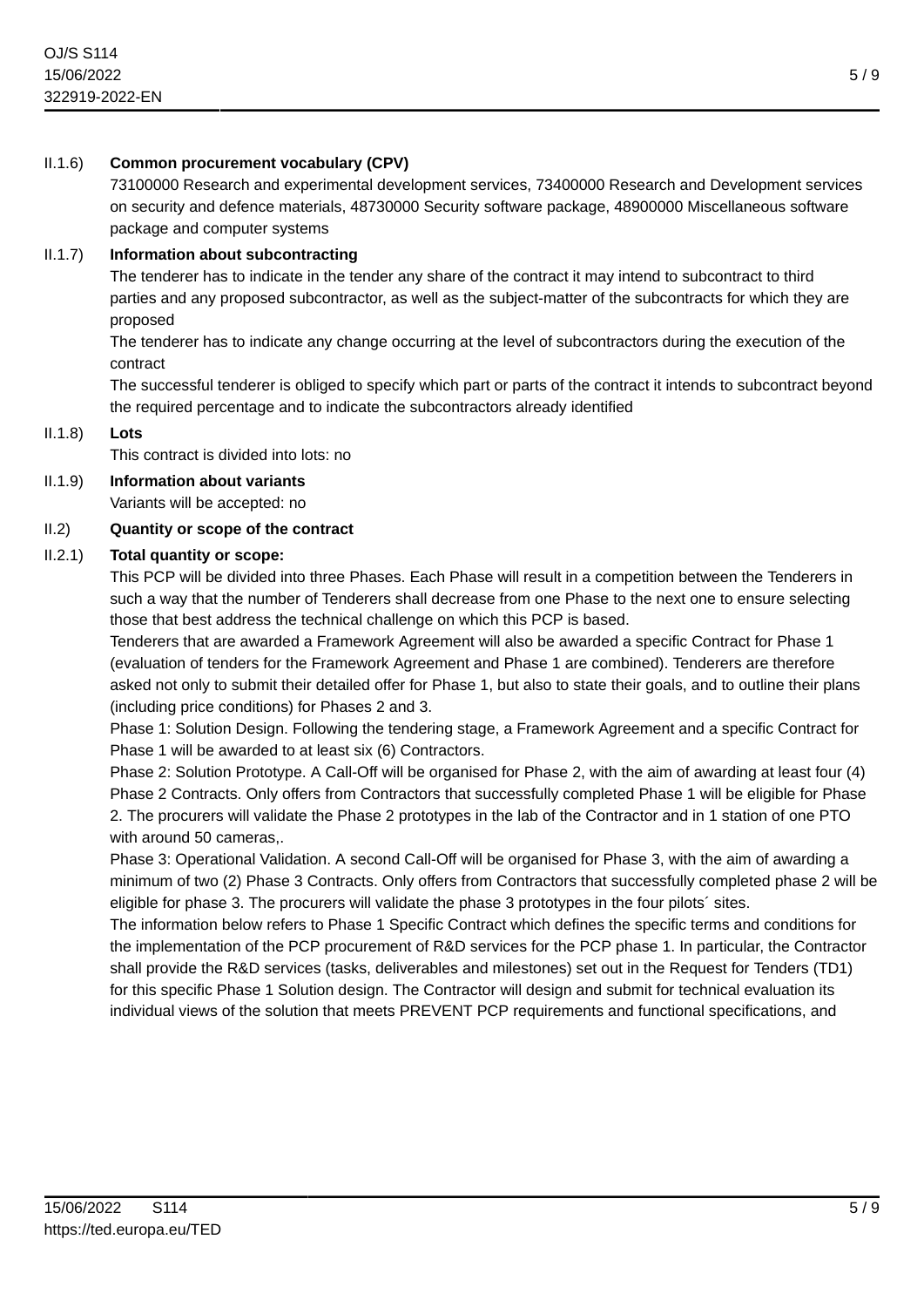will verify the technical, economic and organizational feasibility of their solution approach to address the PCP challenge.

The works carried out will also encompass the definition of verification procedures for the evaluation of the performance of the defined solutions according to technical parameters, thus leading to an evaluation of the level of compliance of the solutions with respect to the specification from a technical standpoint. For more information on Phases 2 and 3, see the Call for Tenders. Estimated value excluding VAT: 752688.19 EUR

- II.2.2) **Information about options** Options: no
- II.2.3) **Information about renewals** This contract is subject to renewal: no
- II.3) **Duration of the contract or time limit for completion** Duration in months: 5 (from the award of the contract)

# **Section III: Legal, economic, financial and technical information**

III.1) **Conditions relating to the contract**

- III.1.1) **Deposits and guarantees required:** n/a
- III.1.2) **Main financing conditions and payment arrangements and/or reference to the relevant provisions governing them:**

See sections 5.2 and 5.3 of the Call for Tenders (TD 1)

- III.1.3) **Legal form to be taken by the group of economic operators to whom the contract is to be awarded:** See section 3.1. of the Call for Tenders (TD 1)
- III.1.4) **Other particular conditions to which the performance of the contract is subject, in particular with regard to security of supply and security of information:**

See section 5.1 of the Call for Tenders (TD 1).

Moreover, Contracts must be implemented in compliance with the following place of performance obligation: 100% of the R&D activities described in this Request for Tenders, the Framework Agreement and the Specific Phase Contracts must be located in EU Member States and/or in countries associated to Horizon 2020. The principal R&D staff working on each specific contract must be located in the EU Member States and/or in countries associated to Horizon 2020. The percentage is calculated as the part of the total monetary value of the contract that is allocated to activities performed in the EU Member States and/or in other countries associated to Horizon 2020. All activities covered by the contract are included in the calculation (i.e. all R&D and operational activities that are needed to perform the R&D services, e.g. research, development, testing and certifying solutions). This includes all activities performed under the contract by contractors and, if applicable, their subcontractors.

The Tenderer shall specify the geographical locations in which are located the computer data related to the service, the services to be provided, the persons participating in the contract.

The selected Contractors will have to ensure that all its infrastructures (technical or organizational) are managed within the European Union.

- III.1.5) **Information about security clearance:**
- III.2) **Conditions for participation**
- III.2.1) **Personal situation**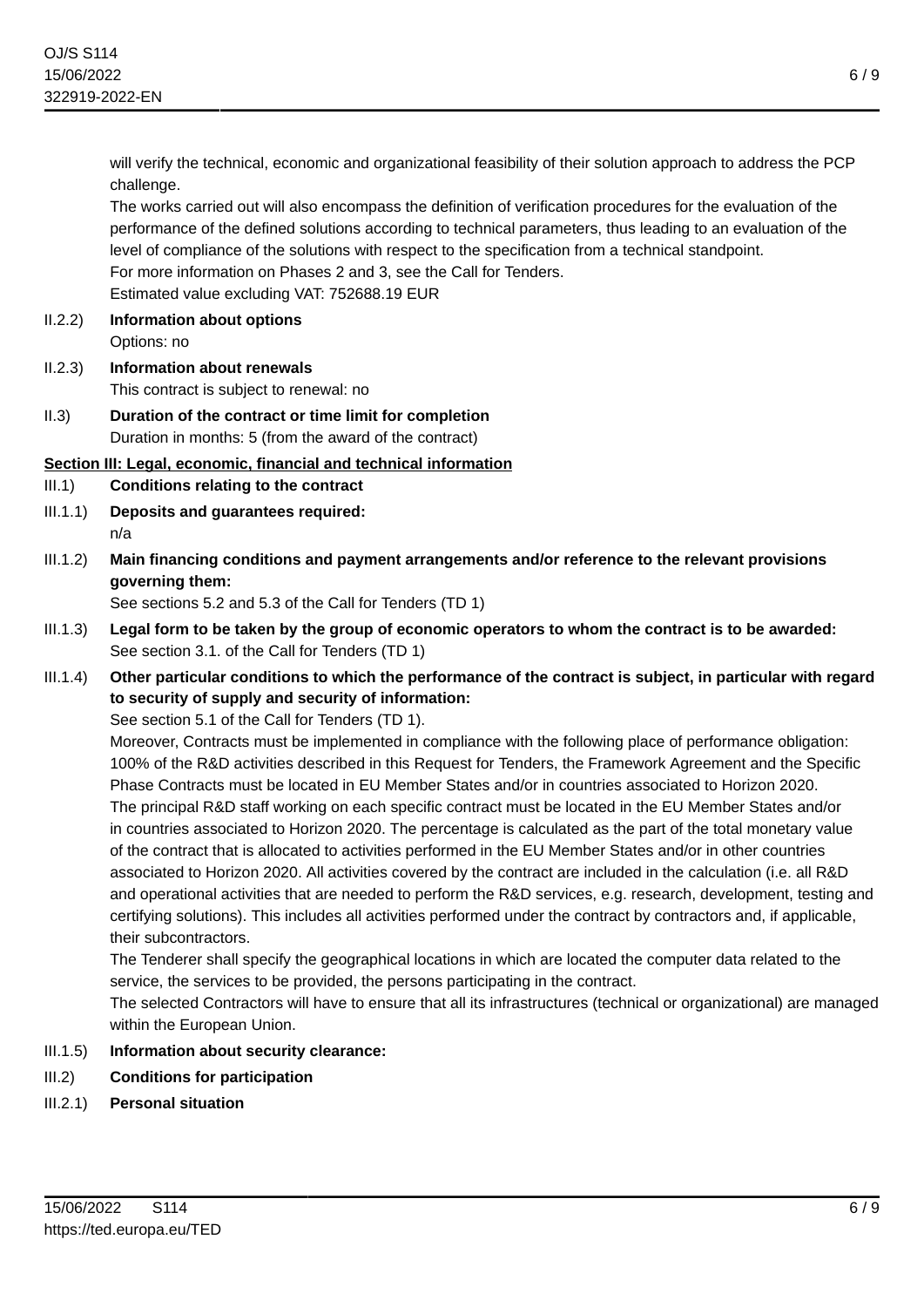**Criteria regarding the personal situation of economic operators (that may lead to their exclusion) including requirements relating to enrolment on professional or trade registers**

Information and formalities necessary for evaluating if the requirements are met: See sections 3.1, 3.2 and 3.3. of the Call for Tenders (TD1)

**Criteria regarding the personal situation of subcontractors (that may lead to their rejection) including requirements relating to enrolment on professional or trade registers**

Information and formalities necessary for evaluating if the requirements are met: See section 3.1.2 of the Call for Tenders (TD1)

# III.2.2) **Economic and financial ability**

**Criteria regarding the economic and financial standing of economic operators (that may lead to their exclusion)**

Information and formalities necessary for evaluating if the requirements are met: n/a Minimum level(s) of standards possibly required: n/a

**Criteria regarding the economic and financial standing of subcontractors (that may lead to their rejection)**

Information and formalities necessary for evaluating if the requirements are met: n/a Minimum level(s) of standards possibly required: n/a

### III.2.3) **Technical and/or professional capacity**

**Criteria regarding the technical and/or professional ability of economic operators (that may lead to their exclusion)**

Information and formalities necessary for evaluating if the requirements are met:

See section 3.3. of the Call for Tenders (TD1)

### **Criteria regarding the technical and/or professional ability of subcontractors (that may lead to their rejection)**

Information and formalities necessary for evaluating if the requirements are met: See section 3.1.2 of the Call for Tenders (TD1)

- III.2.4) **Information about reserved contracts**
- III.3) **Conditions specific to services contracts**

### III.3.1) **Information about a particular profession**

Execution of the service is reserved to a particular profession: no

# III.3.2) **Staff responsible for the execution of the service**

Legal persons should indicate the names and professional qualifications of the staff responsible for the execution of the service: yes

### **Section IV: Procedure**

- IV.1) **Type of procedure**
- IV.1.1) **Type of procedure** Restricted

### IV.1.2) **Limitations on the number of operators who will be invited to tender or to participate**

Objective criteria for choosing the limited number of candidates: Only those Tenderers that sign and submit the NDA and the EURI Template will receive the RESTREINT UE/EU RESTRICTED and/or confidential information and be invited to submit a Tender. On a first step, in order to receive the RESTREINT UE/EU RESTRICTED and/or confidential information, interested tenderers will have to sign and submit: • An NDA (TD2) - To be filled in, signed and submitted by the Tenderer, by dully authorised person. All members of a Consortium (if applicable), all subcontractors (if applicable) and Third Parties (if applicable) also have to sign it by a duly authorised person. • An EURI Template (TD3) - To be filled in, signed and submitted by the Tenderer, by dully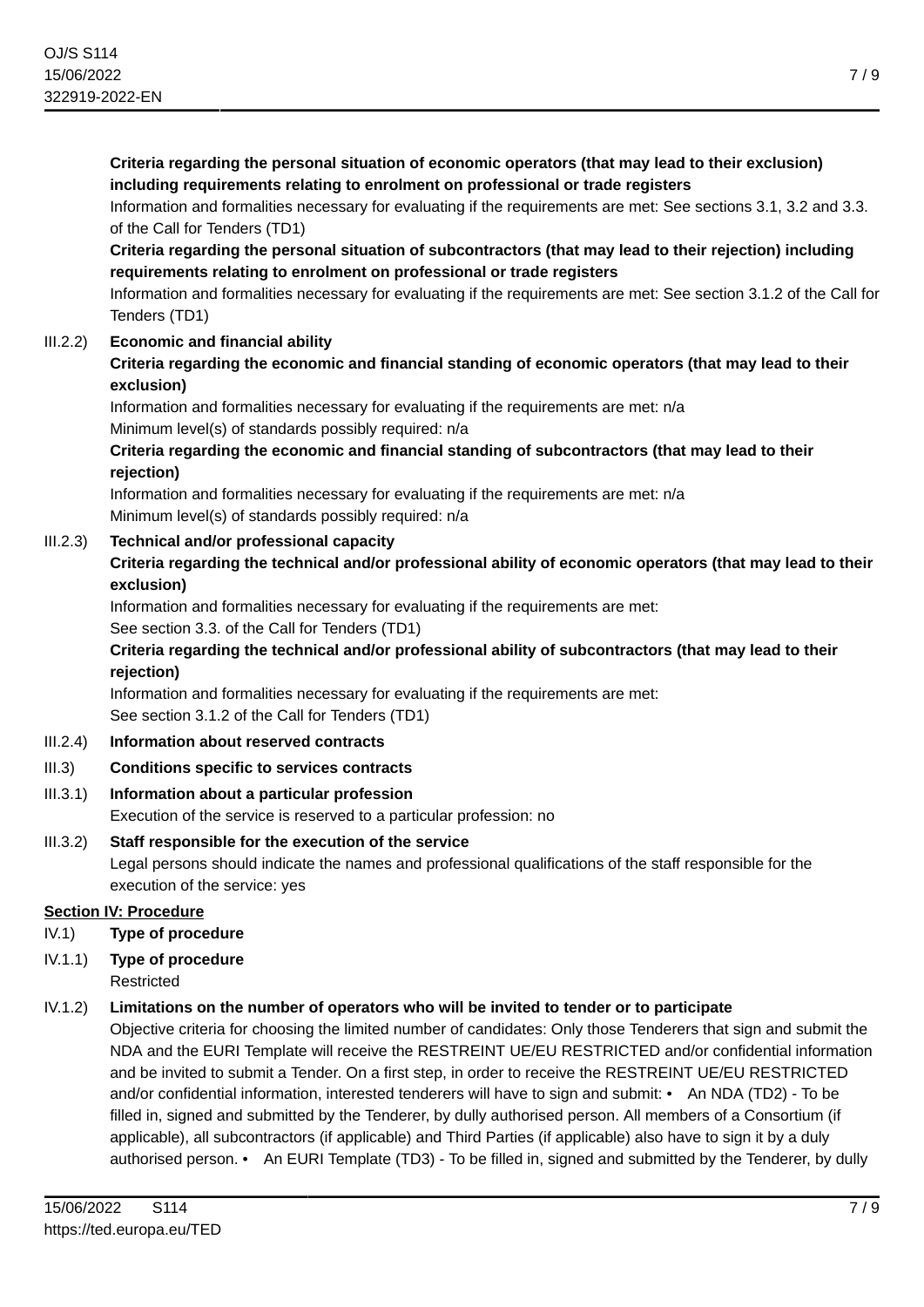authorised person. All members of a Consortium (if applicable), all subcontractors (if applicable) and Third Parties (if applicable) also have to sign it by a duly authorised person. The person signing both documents on behalf of the tenderer must have the necessary powers to bind the Tenderer.

- IV.1.3) **Reduction of the number of operators during the negotiation or dialogue**
- IV.2) **Award criteria**

### IV.2.1) **Award criteria**

The most economically advantageous tender in terms of the criteria stated in the specifications, in the invitation to tender or to negotiate or in the descriptive document

- IV.2.2) **Information about electronic auction** An electronic auction has been used: no
- IV.3) **Administrative information**
- IV.3.1) **File reference number attributed by the contracting authority:**
- IV.3.2) **Previous publication(s) concerning the same contract Prior information notice** Notice number in the OJEU: [2021/S 220-580937](https://ted.europa.eu/udl?uri=TED:NOTICE:580937-2021:TEXT:EN:HTML) of 12.11.2021
- IV.3.3) **Conditions for obtaining specifications and additional documents or descriptive document**
- IV.3.4) **Time limit for receipt of tenders or requests to participate** 3.10.2022 - 13:00
- IV.3.5) **Date of dispatch of invitations to tender or to participate to selected candidates**
- IV.3.6) **Language(s) in which tenders or requests to participate may be drawn up** English.

### **Section VI: Complementary information**

- VI.1) **Information about recurrence** This is a recurrent procurement: no
- VI.2) **Information about European Union funds**

The contract is related to a project and/or programme financed by European Union funds: yes Reference to project(s) and/or programme(s): This PCP procurement is part of a project that is funded under the European Union's Horizon 2020 research and innovation programme under the grant agreement No 101020374.

### VI.3) **Additional information:**

As indicated in the EC Communication of 2007 related to PCP, this instrument falls outside the scope of the European Public Procurement Directives and the related remedies Directives.

A ground for the applicability of Directive 2009/81 is the existence of EU restricted information which the laws, regulations or administrative provisions in force in the Member State concerned require, for security reasons, to be protected from unauthorized access.

On IPRs, specific licence conditions of the developed solutions shall apply, also after termination of the framework agreement.

### VI.4) **Procedures for appeal**

### VI.4.1) **Body responsible for appeal procedures**

Official name: Administrative Court of Appeal of Athens Town: ATHENS Country: Greece

### VI.4.2) **Lodging of appeals**